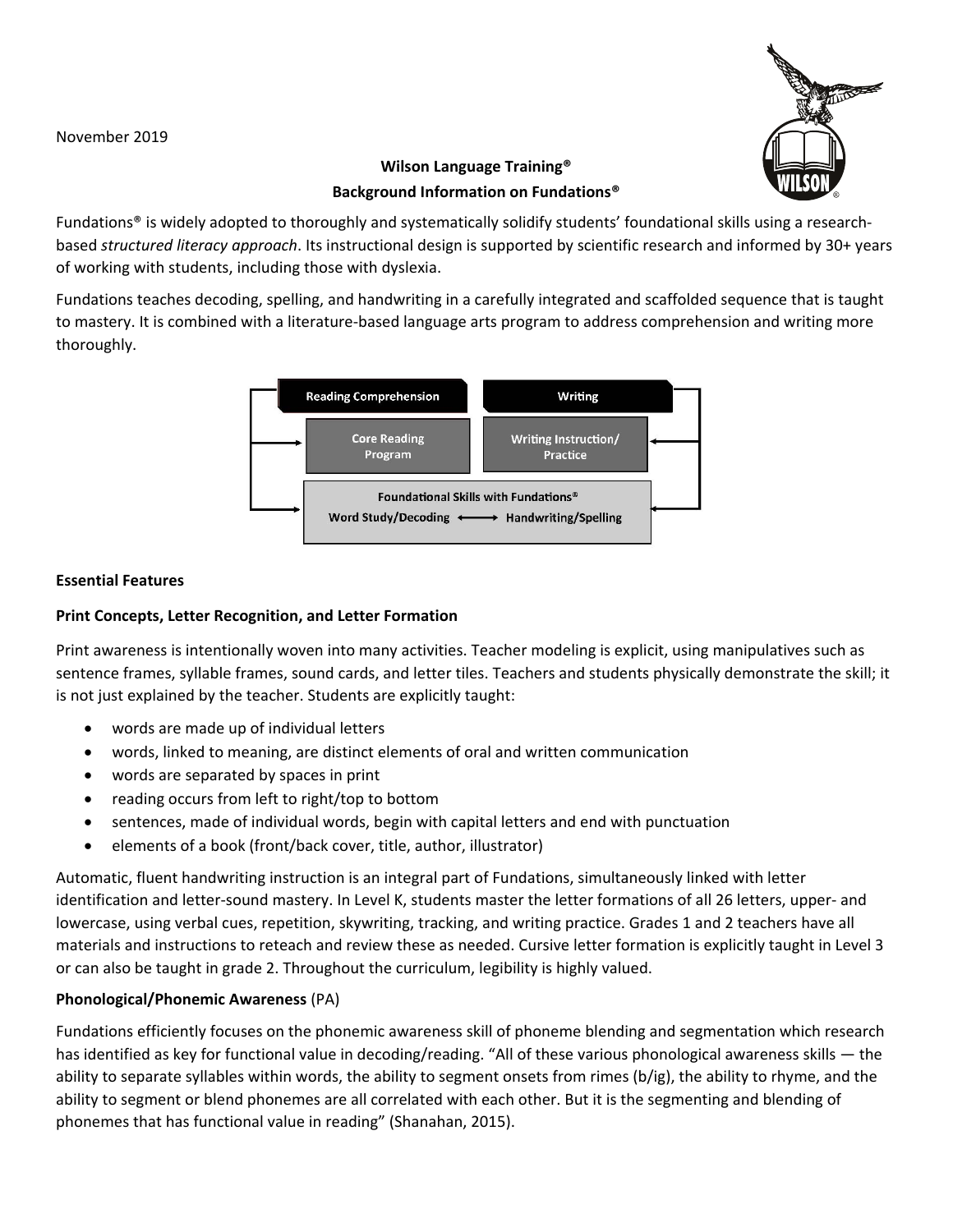Some, but not extensive, time is dedicated to lower‐level PA skills (i.e., rhyming, alliteration) with activities included in the standard lesson and Home Support Pack as well as targeted small‐group lessons, as needed.

Fundations' instruction focuses extensively on:

- Segmenting sentences into words
- Segmenting/blending syllables in words
- Isolating/identifying phonemes in words
- Segmenting words into phonemes
- Blending phonemes into words
- Manipulating phonemes

It is a misconception that Fundations does not include PA because in addition to sounds in spoken words, it *also* links instruction to letters. Research strongly supports Fundations' use of letters to teach phonemic awareness.

### **Not Just Phonics: Total Word Structure…and Spelling**

Fundations teaches **both reading (decoding) and spelling (encoding) simultaneously with a multisensory, structured language and literacy approach** which explicitly teaches total word structure, not just phonics.

Structured literacy includes synthetic, systematic phonics instruction but it goes well beyond learning phonics for initial decoding. Many phonics programs teach sounds and can "check off the box" for grade‐level phonics but are often insufficient because they fall significantly short of teaching word structure beyond sounds, and do not teach decoding and spelling concurrently. Fundations, on the other hand, comprehensively provides the structured literacy elements that are linked to the acquisition of foundational skills.

Fundations presents an explicit and systematic study of the English written language system in a clearly defined sequence, distributed across four Levels: K, 1, 2, and 3. Students cumulatively learn to process words more quickly by using the patterns of syllables and orthographic rules (spelling conventions) involving base words and affixes. Students investigate words and use a variety of techniques to analyze single‐syllable and multisyllabic words, unknown words, and words with spelling options. This is important for students to efficiently read longer, unfamiliar words as their reading skills progress and the complexity of grade‐level text increases.

**Encoding (spelling) skills** are taught in tandem with decoding skills. This is because spelling is a foundational skill for writing and strongly reinforces reading. Research demonstrates that spelling has a strong effect on reading fluency and word reading skills (Shaywitz, 2003; Reed, 2012). Mastering the spelling of words provides an orthographic mapping of the word so it can then be recognized during a reading task with more fluency. Additionally, students learn punctuation, capitalization, and proofreading skills.

### **Accuracy, Automaticity, and Fluency**

Fundations students develop deep word-level knowledge and automatic word identification skills beginning with strategies that target accuracy, such as tapping out sounds and marking word elements. Lessons progress to a focus on quick and automatic word recognition. Teachers make word chains with Sound Cards and students learn how to scoop sentences into meaningful phrases to develop prosody and expression when reading connected text.

Fundations provides *Fluency Kits* for Levels 1 and 2 for students who need additional practice with controlled text. The kits include exercises for sounds, word lists, and phrases to develop automaticity, and provide controlled text material for fluency practice. Fundations was designed with the expectation that students would also have many opportunities to practice reading connected text as part of their core ELA curricula. However, recognizing that core materials lack authentic text that is appropriate for emerging and developing readers, Wilson collaborated with Great Minds to create the Geodes® Classroom Libraries, which provide 64 titles explicitly corresponding to Fundations' scope and sequence for grade 1, 64 titles for grade 2, and 48 titles for kindergarten.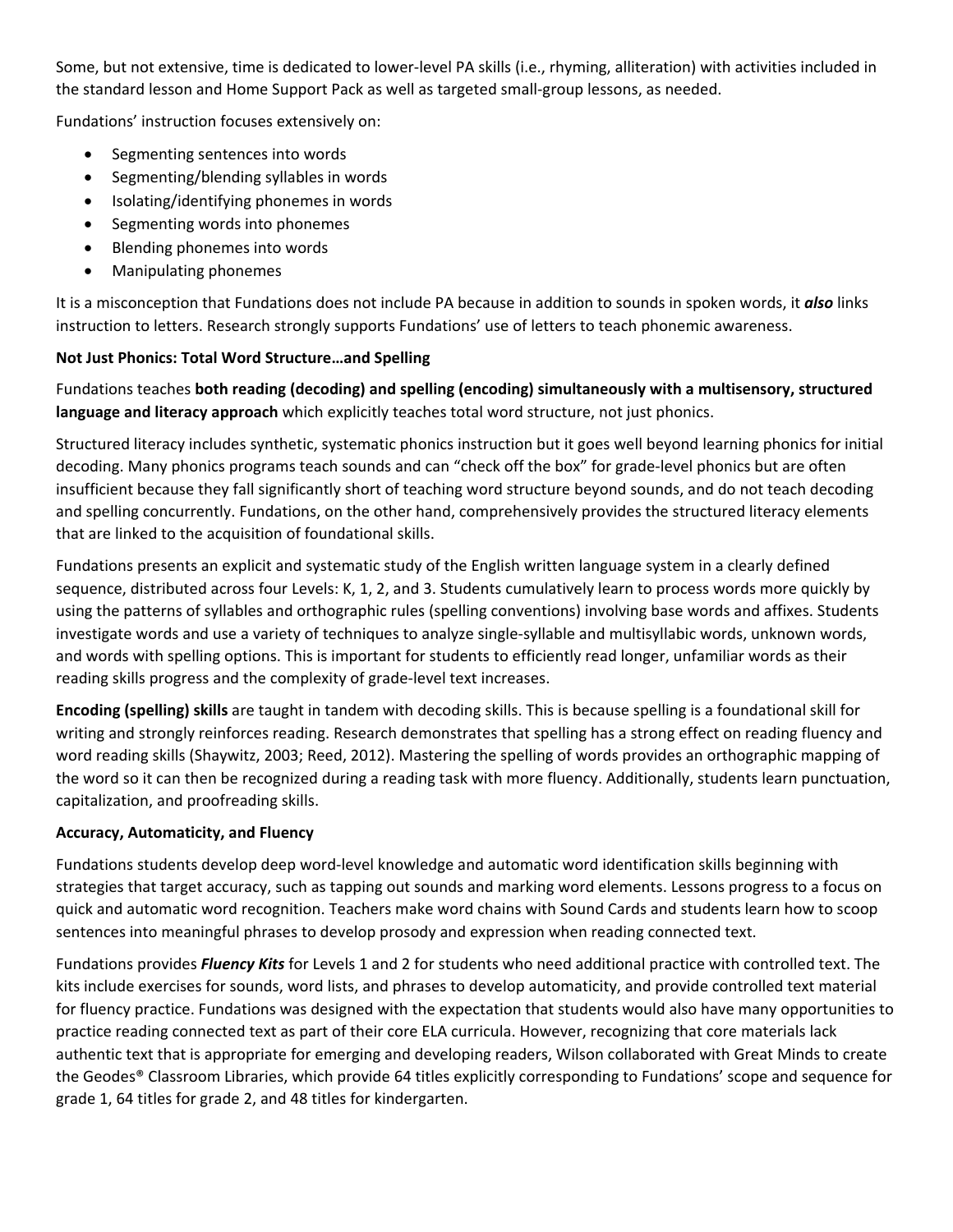#### **Fundations also includes Vocabulary and Comprehension Strategies**

Fundations, a comprehensive foundational skills program, is not intended to be a core ELA program. However, teachers create a rich oral language environment to reinforce that words have meaning throughout Fundations lessons. They develop "word conscious" classrooms, constantly emphasizing both structure and meaning. For text, students practice visualization and retelling strategies. Students learn to orally provide sentences for selected words they have decoded as well as how to expand them with more details. A word of the day, corresponding with the word structure being studied, is selected from resources (such as Beimiller, 2010) so that students learn word structure using example words of higher utility. Students add these words using expanded sentences to a vocabulary section of their Student Notebook.

#### **Principles of Instruction**

The power of Fundations is not just the *what* but the *how*. Principles and methods of structured literacy include the following: explicit, systematic, cumulative, hands‐on, engaging and multimodal, diagnostic, and responsive instruction (International Dyslexia Association, 2017). In Fundations, skills overlap and are taught in an integrated fashion, not in isolation. Within each lesson, there are several learning activities in which all students participate, aiming to both build on previously learned skills and teach new ones. These word-level skills are explicitly taught through a wide set of gradelevel appropriate lesson activities. The daily rotation of learning activities results in varied and repeated practice using a multimodal approach with engaging materials. Manipulatives help students process information, understand it, and thus succeed in their learning and application of skills.

Widely used assessments, such as DIBELS, AIMSweb, and others, are a source of valid data for informing student mastery of foundational skills. Additionally, Fundations uses spelling dictation to efficiently measure word recognition (see Student Achievement Partners, 2017, p.15), as it requires a student to have orthographic mapping skills. This approach recognizes the intimate link between decoding and spelling, which is at the core of Fundations instruction. Through dictation, students demonstrate several skills/concepts at once:

- o Print carries meaning
- o Sentences are formed and read left to right
- o There are spaces between words in a sentence
- o Letter formation
- o Words are made up of letters
- o Capital letters start sentences and punctation ends them
- o Spelling
- o Decoding (as assessed through spelling)

Fundations students who need more support (as indicated by classroom performance, Fundations Unit tests, and other school‐wide assessments) are further assessed with tools, such as Fundations Progress Monitoring. As a result, specifically targeted and responsive lessons are then delivered to those students who need more so that they can attain mastery with the application of their word‐level knowledge.

Fundations *thoroughly* teaches foundational skills, *including* total word structure, spelling, and handwriting. It strongly meets the requirements of end‐of‐year goals for all children through intentional design of scaffolded and differentiated assessment. The principles of instruction and multi‐tiered approach are highly effective for English learners and struggling students. *All students will benefit from this structured literacy approach, but for many students, it is critical.*

For detailed information about Fundations and the associated professional learning that helps teachers learn and incorporate the science of reading into their classroom, visit: **www.wilsonlanguage.com/edreports**.